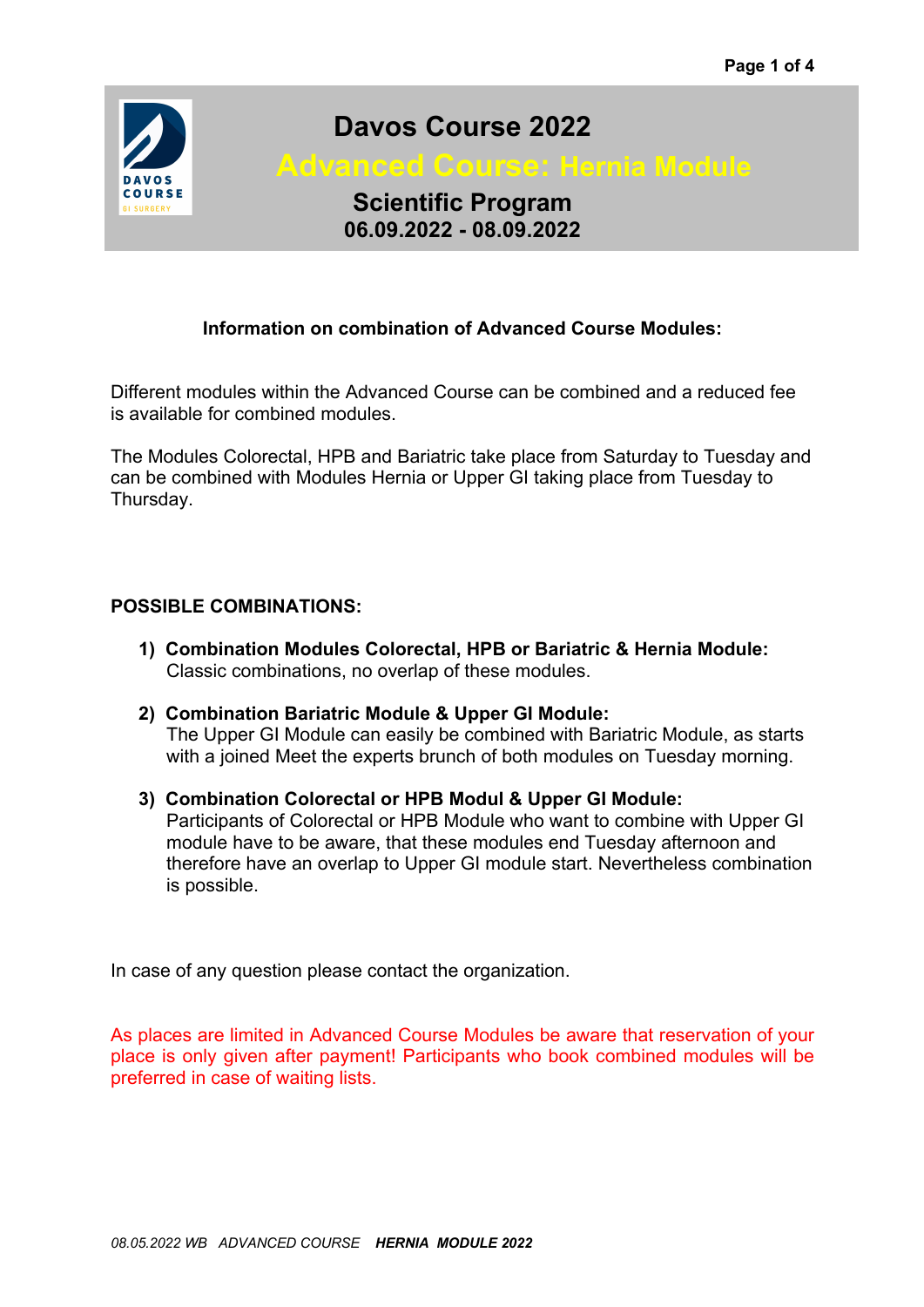| TUESDAY, 06.09.2022      |                                                                                                     | <b>Advanced Course Hernia Module</b> | <b>ACH</b> |
|--------------------------|-----------------------------------------------------------------------------------------------------|--------------------------------------|------------|
| 13.30                    | Registration for participants only joining hernia module<br>at Course Secretariat                   |                                      |            |
| 13.30                    | <b>Instructors briefing Advanced Course Hernia Module</b><br>(for instructors only) Room Seehorn    |                                      |            |
| 14.00                    | <b>Course Opening Advanced Course</b><br><b>Hernia Module (ACH)</b><br>Room Seehorn<br>- W. Brunner |                                      |            |
|                          | <b>Lecture I</b><br>Moderation: O. Buyne, R. Kraus                                                  |                                      |            |
|                          | Anatomy – abdominal wall & inguinal region                                                          | - Y. Renard                          |            |
|                          | Instruction of models                                                                               | - W. Brunner, U Dietz                |            |
|                          | 15.15 - 17.15 Practical exercises<br>Room Sanada / Room Aspen<br>(see individual schedule)          |                                      |            |
| 17.45 - 19.15 Lecture II |                                                                                                     |                                      |            |
|                          | Standard techniques - operative steps<br>Room Seehorn<br>Moderation: K. Bermoser, M. Garcia Urena   |                                      |            |
|                          | Concepts                                                                                            |                                      |            |
|                          | - in inguinal hernia repair                                                                         | - K. Borch                           |            |
|                          | - in ventral hernia repair                                                                          | - H. Hoffmann                        |            |
|                          | - in parastomal hernia repair                                                                       | - W. Brunner                         |            |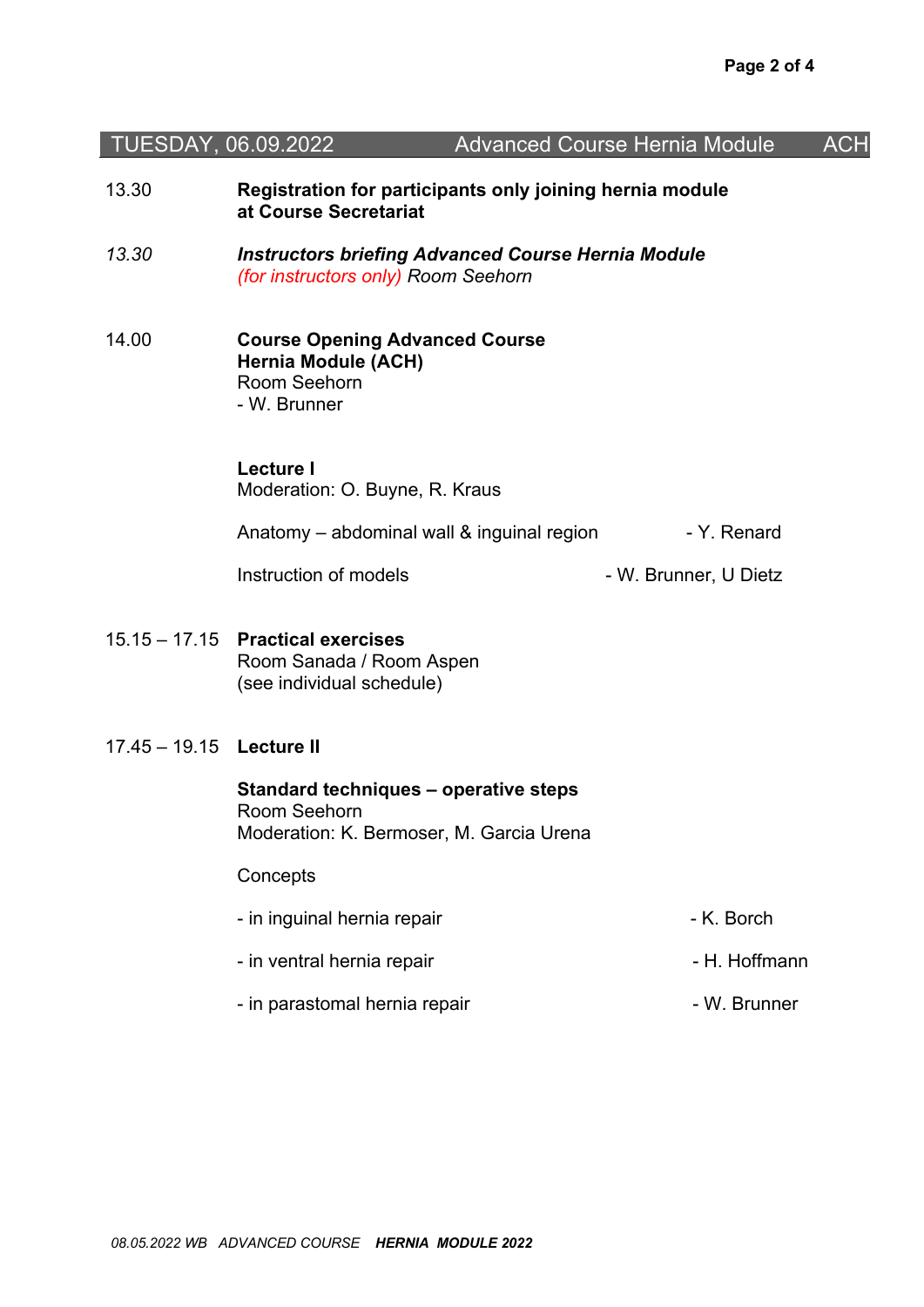|                 | WEDNESDAY, 07.09.2022                                                               | <b>ACH</b>                     |
|-----------------|-------------------------------------------------------------------------------------|--------------------------------|
| 08.00-09.30     | <b>Practical exercises</b><br>Room Sanada / Room Aspen<br>(see individual schedule) |                                |
| $09.30 - 10.00$ | <b>Break</b>                                                                        |                                |
| $10.00 - 12.00$ | <b>Lectures III</b><br>Room Seehorn                                                 |                                |
|                 | Moderation: H. Hoffmann, Y. Renard                                                  |                                |
|                 | Concepts in hiatal hernia repair                                                    | - E. Rieder                    |
|                 | Rare hernia                                                                         | - W. Brunner                   |
|                 | What should you know about meshes?                                                  | - O. Buyne                     |
|                 | Preoperative optimalisation                                                         | - K. Bermoser                  |
|                 | 12.00 - 14.45 Lunch Break                                                           |                                |
| 14.15           | Coffee and sweets (trade exhibition)                                                |                                |
| $14.45 - 16.45$ | <b>Practical exercises</b><br>Room Sanada / Room Aspen<br>(see individual schedule) |                                |
| $16.45 - 17.15$ | <b>Break</b>                                                                        |                                |
| 17.15 - 19.15   | <b>Split group theory</b><br>Room Seehorn / Wisshorn                                |                                |
|                 | Treatment of recurrent hernia<br>$\mathbf{D}$                                       | - H. Hoffmann, M. Garcia Urena |
|                 | II) Approaches to chronic pain                                                      | - U. Dietz, P. Tschann         |